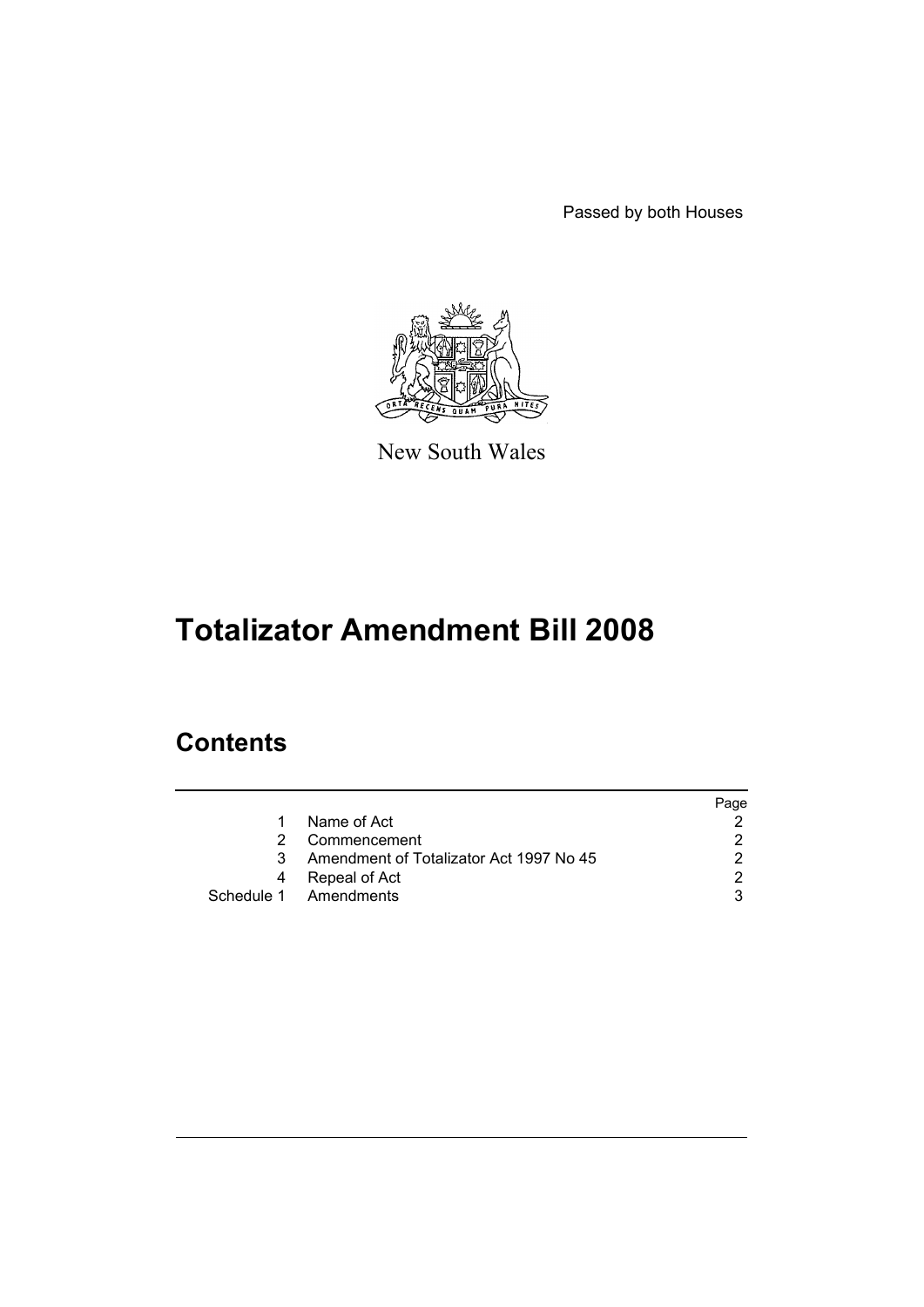*I certify that this public bill, which originated in the Legislative Assembly, has finally passed the Legislative Council and the Legislative Assembly of New South Wales.*

> *Clerk of the Legislative Assembly. Legislative Assembly, Sydney, , 2008*



New South Wales

## **Totalizator Amendment Bill 2008**

Act No , 2008

An Act to amend the *Totalizator Act 1997* with respect to commission that a licensee may take on totalizator betting.

*I have examined this bill and find it to correspond in all respects with the bill as finally passed by both Houses.*

*Assistant Speaker of the Legislative Assembly.*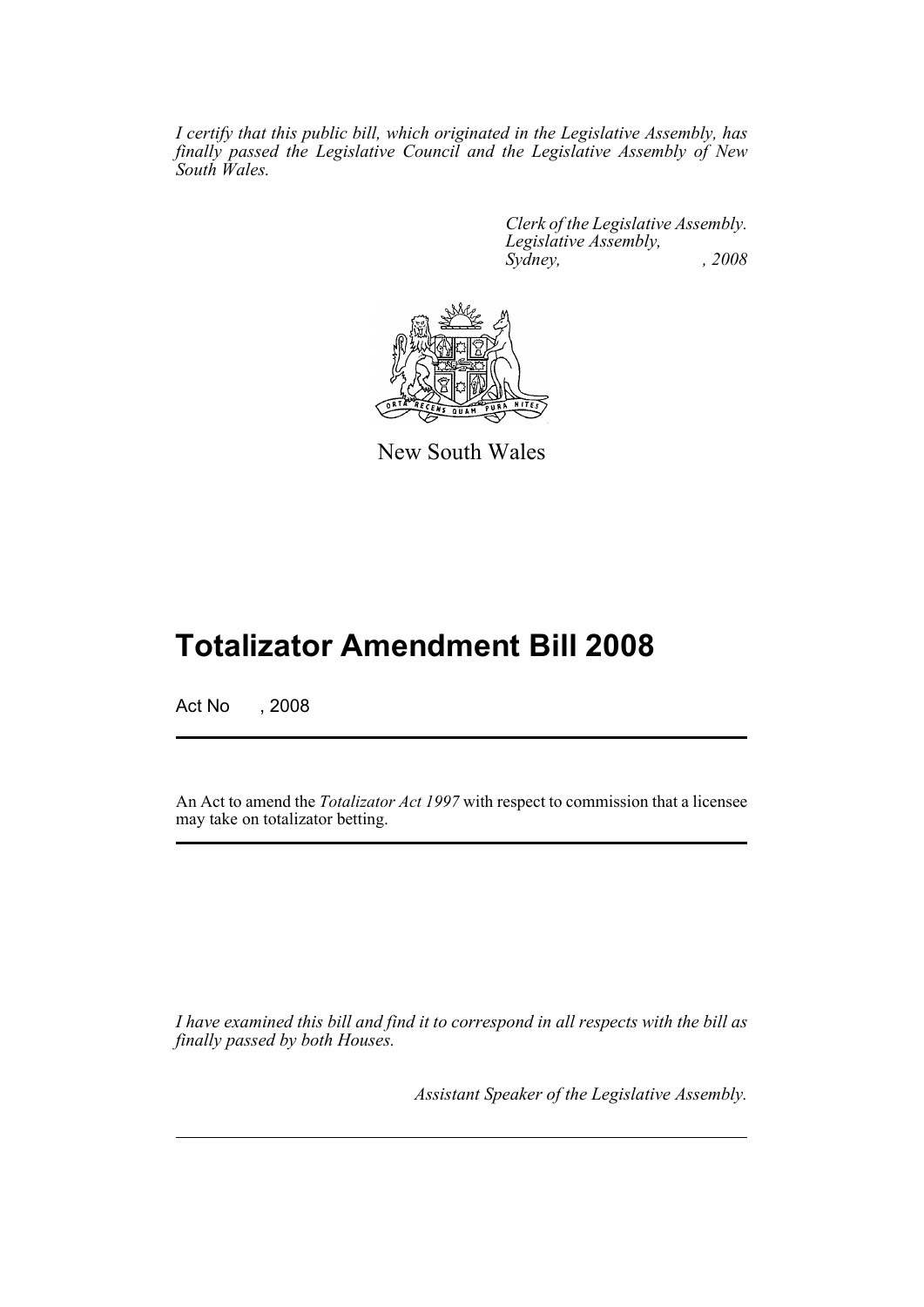#### <span id="page-2-0"></span>**The Legislature of New South Wales enacts:**

#### **1 Name of Act**

This Act is the *Totalizator Amendment Act 2008*.

#### <span id="page-2-1"></span>**2 Commencement**

This Act commences on the date of assent to this Act.

### <span id="page-2-2"></span>**3 Amendment of Totalizator Act 1997 No 45**

The *Totalizator Act 1997* is amended as set out in Schedule 1.

#### <span id="page-2-3"></span>**4 Repeal of Act**

- (1) This Act is repealed on the day following the day on which this Act commences.
- (2) The repeal of this Act does not, because of the operation of section 30 of the *Interpretation Act 1987*, affect any amendment made by this Act.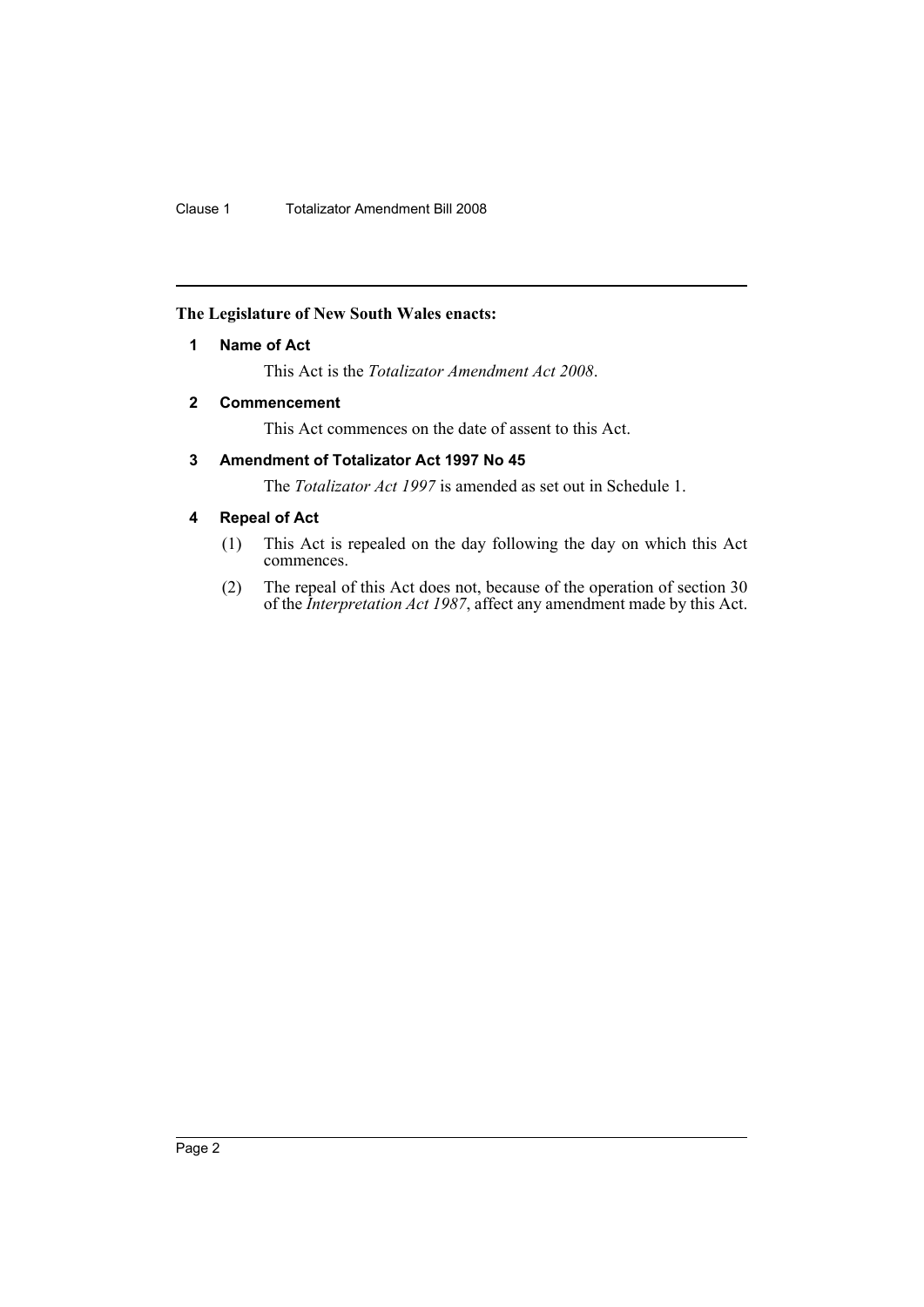Totalizator Amendment Bill 2008

Amendments **Schedule 1** and the set of the set of the set of the set of the set of the set of the set of the set of the set of the set of the set of the set of the set of the set of the set of the set of the set of the set

## <span id="page-3-0"></span>**Schedule 1 Amendments**

(Section 3)

**[1] Section 3 Objects of Act**

Omit "and" where lastly occurring in section 3 (a).

#### **[2] Section 3 (b)**

Omit the paragraph.

#### **[3] Section 53 Making of rules**

Insert after section 53 (2):

(2A) A licensee is required to make the rules referred to in section 69.

#### **[4] Section 69**

Omit the section. Insert instead:

#### **69 Commission on totalizator betting**

- (1) A licensee may deduct, or cause to be deducted, as commission out of the total amount invested in each totalizator conducted by the licensee on one or more events or contingencies, an amount not exceeding the amount prescribed by the rules in respect of a totalizator of that class or description.
- (2) An amount prescribed by the rules for the purposes of subsection (1) must be expressed as a percentage of the total amount invested in the class or description of totalizator concerned, and must not exceed 25% of the total amount invested.

#### **[5] Schedule 2 Savings, transitional and other provisions**

Insert at the end of clause 1 (1):

*Totalizator Amendment Act 2008*